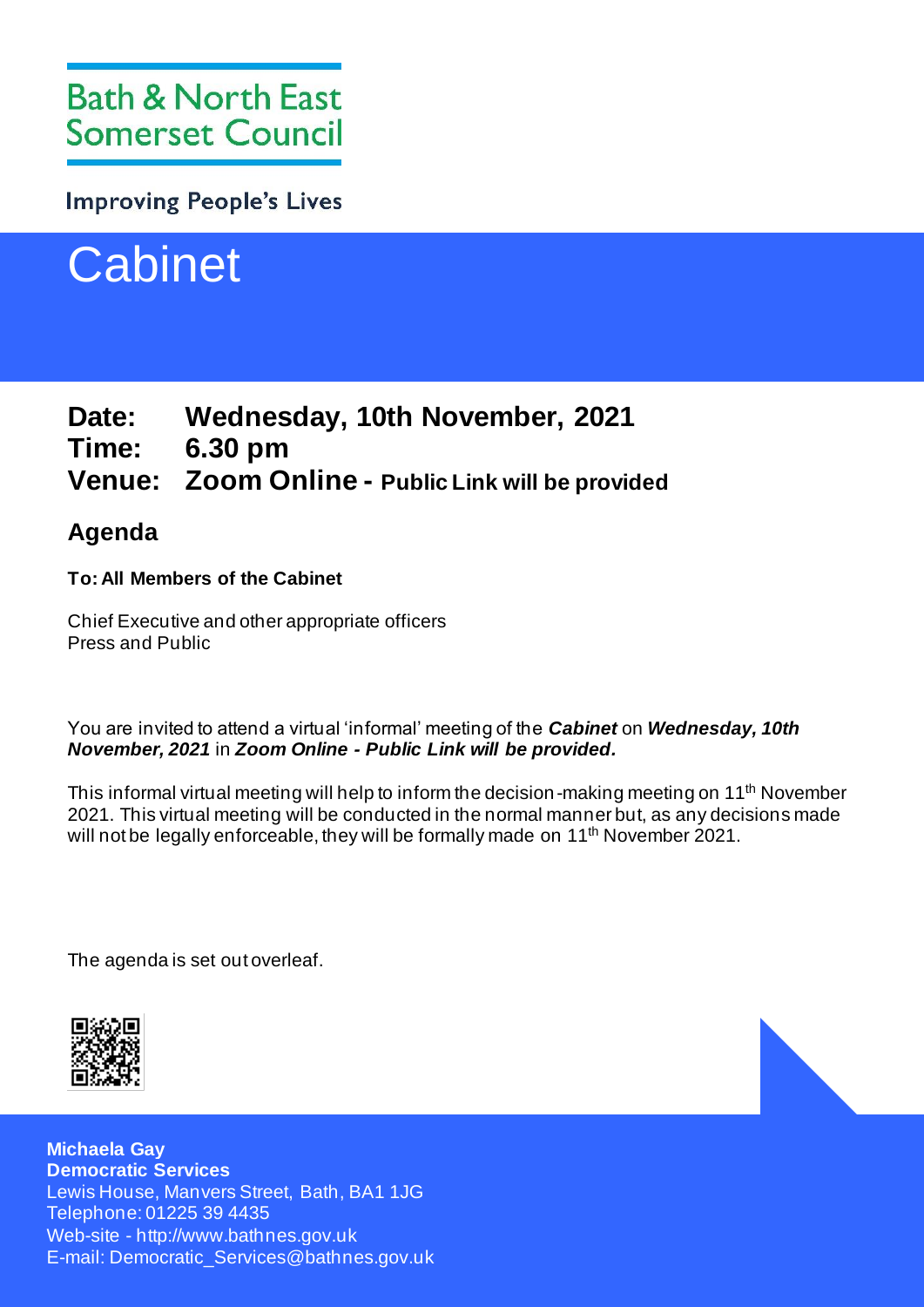# NOTES:

1. **Inspection of Papers:** Papers are available for inspection as follows:

Council's website[: https://democracy.bathnes.gov.uk/ieDocHome.aspx?bcr=1](https://democracy.bathnes.gov.uk/ieDocHome.aspx?bcr=1)

2. **Details of decisions taken at this meeting** can be found in the minutes which will be circulated with the agenda for the next meeting. In the meantime, details can be obtained by contacting as above.

# 3. **Recording at Meetings:-**

The Openness of Local Government Bodies Regulations 2014 now allows filming and recording by anyone attending a meeting. This is not within the Council's control. Some of our meetings are webcast. At the start of the meeting, the Chair will confirm if all or part of the meeting is to be filmed. If you would prefer not to be filmed for the webcast, please make yourself known to the camera operators. We request that those filming/recording meetings avoid filming public seating areas, children, vulnerable people etc; however, the Council cannot guarantee this will happen.

The Council will broadcast the images and sounds live via the internet [www.bathnes.gov.uk/webcast.](http://www.bathnes.gov.uk/webcast) The Council may also use the images/sound recordings on its social media site or share with other organisations, such as broadcasters.

### 4. **Public Speaking at Meetings**

The Council has a scheme to encourage the public to make their views known at meetings. They may make a statement relevant to what the meeting has power to do. They may also present a petition or a deputation on behalf of a group.

# **Advance notice is required not less than two full working days before the meeting. This means that for meetings held on Thursdays notice must be received in Democratic Services by 5.00pm the previous Monday.**

Further details of the scheme can be found at:

<https://democracy.bathnes.gov.uk/ecCatDisplay.aspx?sch=doc&cat=12942>

# **5. Supplementary information for meetings**

Additional information and Protocols and procedures relating to meetings

<https://democracy.bathnes.gov.uk/ecCatDisplay.aspx?sch=doc&cat=13505>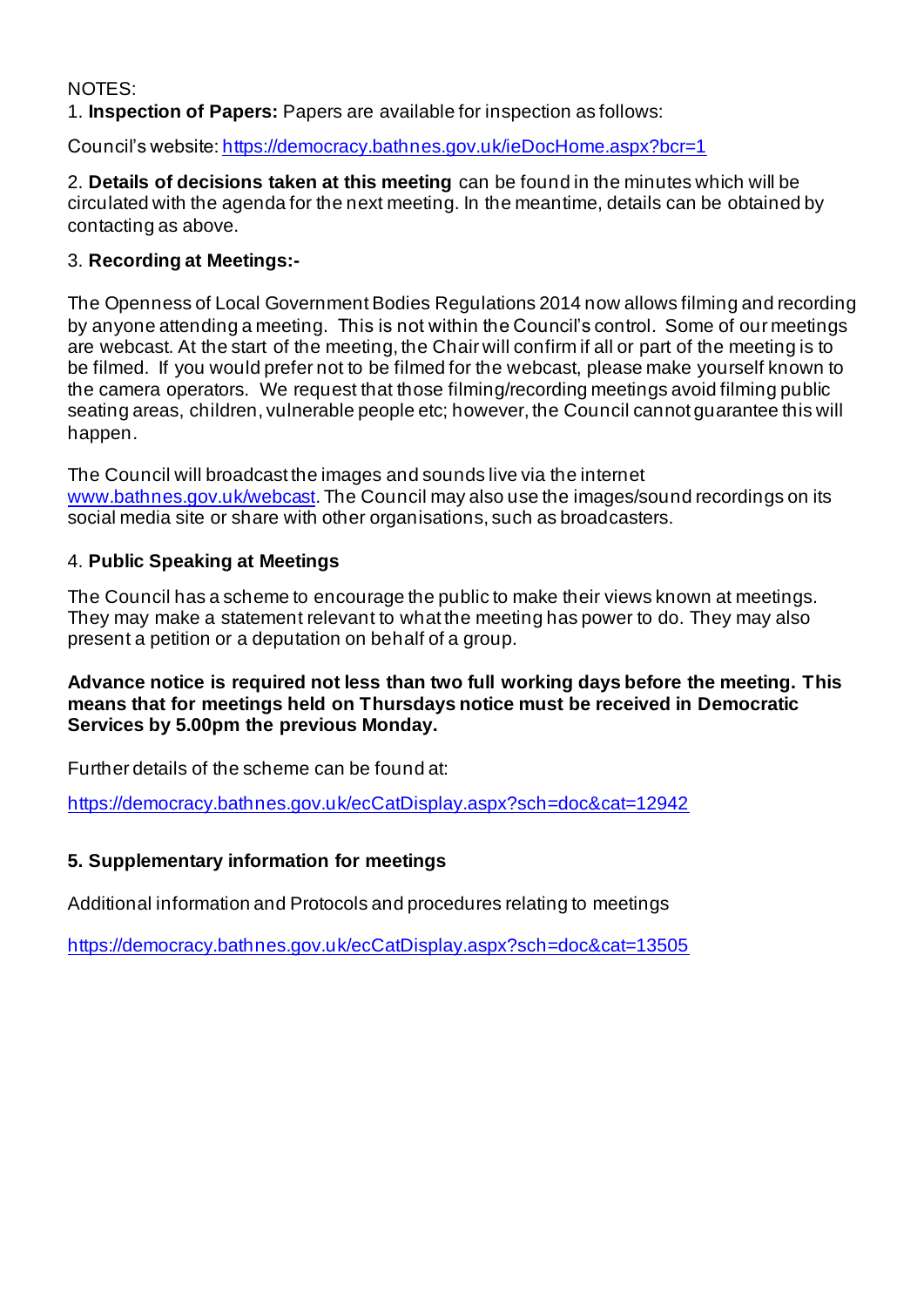# **Cabinet - Wednesday, 10th November, 2021**

# **in the Zoom Online - Public Link will be provided**

# **A G E N D A**

### 1. WELCOME AND INTRODUCTIONS

- 2. APOLOGIES FOR ABSENCE
- 3. DECLARATIONS OF INTEREST

*At this point in the meeting declarations of interest are received from Members in any of the agenda items under consideration at the meeting. Members are asked to indicate:*

- *(a) The agenda item number in which they have an interest to declare.*
- *(b) The nature of their interest.*
- *(c) Whether their interest is a disclosable pecuniary interest or an other interest, (as defined in Part 2, A and B of the Code of Conduct and Rules for Registration of Interests)*

*Any Member who needs to clarify any matters relating to the declaration of interests is recommended to seek advice from the Council's Monitoring Officer or a member of his staff before the meeting to expedite dealing with the item during the meeting.*

- 4. TO ANNOUNCE ANY URGENTBUSINESS AGREED BY THE CHAIR
- 5. QUESTIONS FROM PUBLIC AND COUNCILLORS

*Questions submitted before the deadline will receive a reply from an appropriate Cabinet member or a promise to respond within 5 days of the meeting. Councillors may ask one supplementary question for each question they submitted, up to a maximum of two per Councillor.*

6. STATEMENTS, DEPUTATIONS OR PETITIONS FROM PUBLIC OR COUNCILLORS

*Councillors and members of the public may register their intention to make a statement if they notify the subject matter of their statement before the deadline. Statements are limited to 3 minutes each. The speaker may then be asked by Cabinet members to answer factual questions arising out of their statement.*

#### 7. MINUTES OF PREVIOUS CABINET MEETING (Pages 7 - 20)

*To be confirmed as a correct record and signed by the Chair*

### 8. CONSIDERATION OF SINGLE MEMBER ITEMS REQUISITIONED TO CABINET

*This is a standard agenda item, to cover any reports originally placed on the Weekly list for single Member decision making, which have subsequently been the subject of a Cabinet Member requisition to the full Cabinet, under the Council's procedural rules*

9. MATTERS REFERRED BY POLICY DEVELOPMENT AND SCRUTINY BODIES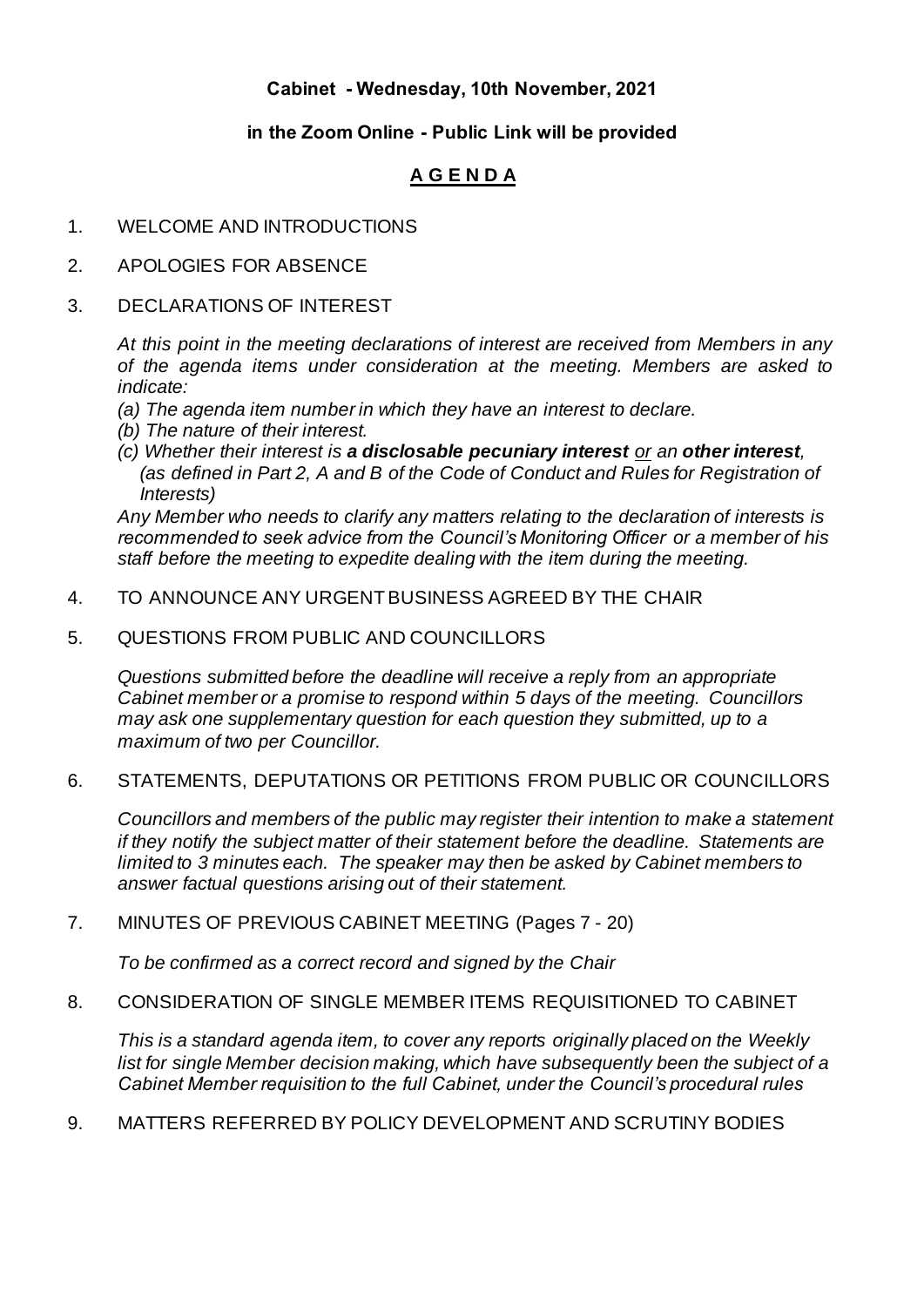*This is a standing agenda item (Constitution rule 14, part 4D – Executive Procedure Rules) for matters referred by Policy Development and Scrutiny bodies. The Chair of the relevant PDS Panel will have the right to attend and to introduce the Panel's recommendations to Cabinet.*

10. SINGLE MEMBER CABINET DECISIONS TAKEN SINCE PREVIOUS CABINET MEETING (Pages 21 - 22)

*A list of Cabinet Single Member decisions taken and published since the last Cabinet meeting to note (no debate).*

11. VIRGIN CARE CONTRACT EXTENSION - OPTIONS APPRAISAL (Pages 23 - 116)

B&NES, Swindon & Wiltshire Clinical Commissioning Group (BSWCCG) Governing Body and B&NES Council, as joint commissioners, have requested a report setting out an options appraisal to help decide whether it wishes to extend the Virgin Care contract.

This is a seven year contract from 2017/18 to 2023/2024 with the option for BSWCCG and B&NES Council to extend the contract term by three years, taking the contract term to 2026/2027. Virgin Care would need to be notified of the decision to extend or not to extend the contract by no later than end of March 2022.

The original contract expiration date is the end of contract year seven and this point is deemed to be an ordinary exit date with the option to extend for a further three years.

If a decision were taken to exercise the option to extend the contract term the Coordinating Commissioner (B&NES Council) must give written notice to Virgin Care no later than 24 months prior to the original expiry date (end of year 5 2021/2022 – March 2022 latest date). The option to extend the contract term by three years can only be taken once.

12. COUNCIL HOUSE BUILDING PROGRAMME (Pages 117 - 130)

The administration set a manifesto commitment to deliver Council Housing in addition to the social housing currently being delivered through established enabling activities. A programme to directly deliver around 50 units of accommodation over the next 1-2 years, including both supported housing and shared-ownership housing, is currently in progress.

A decision is now required on the milestone to extend this programme to deliver a further tranche of up to 58 affordable Council Houses by utilising eight sites identified in this report. These homes would all be social rented homes.

13. TREASURY MANAGEMENT MONITORING REPORT TO 30TH SEPTEMBER 2021 (Pages 131 - 148)

Treasury risk management at the Authority is conducted within the framework of the Chartered Institute of Public Finance and Accountancy's Treasury Management in the Public Services: Code of Practice 2017 Edition (the CIPFA Code), which requires the Council to approve a Treasury Management Strategy before the start of each financial year, review performance during the year, and approve an annual report after the end